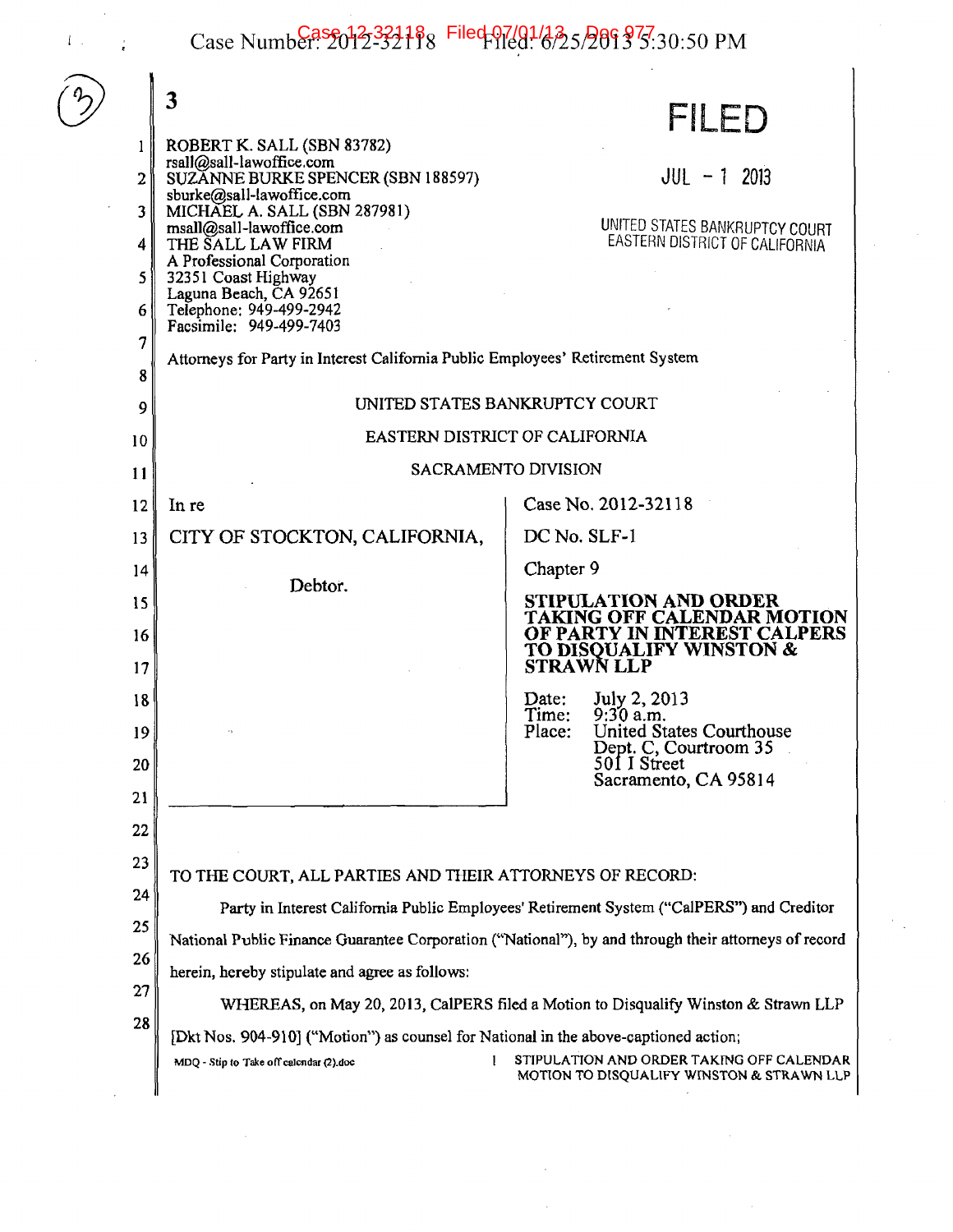## Case 12-32118 Filed 07/01/13 Doc 977

 $\sim$ 

 $T_{\rm eff} = 100$ 

 $\sim$ 

 $\mathcal{A}$ 

| l               | WHEREAS, the parties subsequently agreed that National's opposition to the Motion would                                                |  |
|-----------------|----------------------------------------------------------------------------------------------------------------------------------------|--|
| $\overline{2}$  | be due on June 20, 2013. The Motion is currently set to be heard on July 2, 2013;                                                      |  |
| 3               | WHEREAS, rather than opposing the Motion, National decided to retain new counsel to                                                    |  |
| 4               | replace Winston & Strawn LLP as its counsel of record in this action;                                                                  |  |
| 5               | NOW, THEREFORE, IT IS HEREBY STIPULATED AND AGREED, by and between the                                                                 |  |
| 6               | parties through their respective counsel of record that:                                                                               |  |
| 7               | As of the date this Court enters an order approving the substitution of new counsel<br>1.                                              |  |
| 8               | for National, Winston & Strawn LLP will no longer represent National in the above-captioned                                            |  |
| 9               | action or provide any legal advice or services to National in connection with this action, except                                      |  |
| 10              | as reasonably necessary to transition National's representation to new counsel.                                                        |  |
| 11              | 2.<br>The Motion is hereby withdrawn and may be removed from the Court's calendar.                                                     |  |
| $12 \,$         |                                                                                                                                        |  |
| 13              | DATED: June 25, 2013<br>THE SALL LAW FIRM<br>A Professional Corporation                                                                |  |
| $\overline{14}$ |                                                                                                                                        |  |
| 15              | By:                                                                                                                                    |  |
| 16              | Robert K. Sall<br>Suzanne Burke Spencer                                                                                                |  |
| 17              | Michael A. Sall                                                                                                                        |  |
| 18              | Attorneys for Party in Interest<br>California Public Employees' Retirement System                                                      |  |
| 19              |                                                                                                                                        |  |
| 20              | DATED: June 25, 2013<br>WINSTON & STRAWN LLP                                                                                           |  |
| 21<br>22        |                                                                                                                                        |  |
| 23              | By:<br>Matthew M. Walsh                                                                                                                |  |
| 24              | Attorneys for Creditor                                                                                                                 |  |
| 25              | National Public Finance Guarantee Corporation                                                                                          |  |
| 26              |                                                                                                                                        |  |
| 27              |                                                                                                                                        |  |
| 28              |                                                                                                                                        |  |
|                 | STIPULATION AND ORDER TAKING OFF CALENDAR<br>2<br>MDQ - Stip to Take off calendar (2) doc<br>MOTION TO DISQUALIFY WINSTON & STRAWN LLP |  |

 $\sim 10^{-1}$ 

 $\label{eq:2.1} \mathcal{L}_{\mathcal{A}}(x) = \mathcal{L}_{\mathcal{A}}(x) + \mathcal{L}_{\mathcal{A}}(x) + \mathcal{L}_{\mathcal{A}}(x) + \mathcal{L}_{\mathcal{A}}(x)$